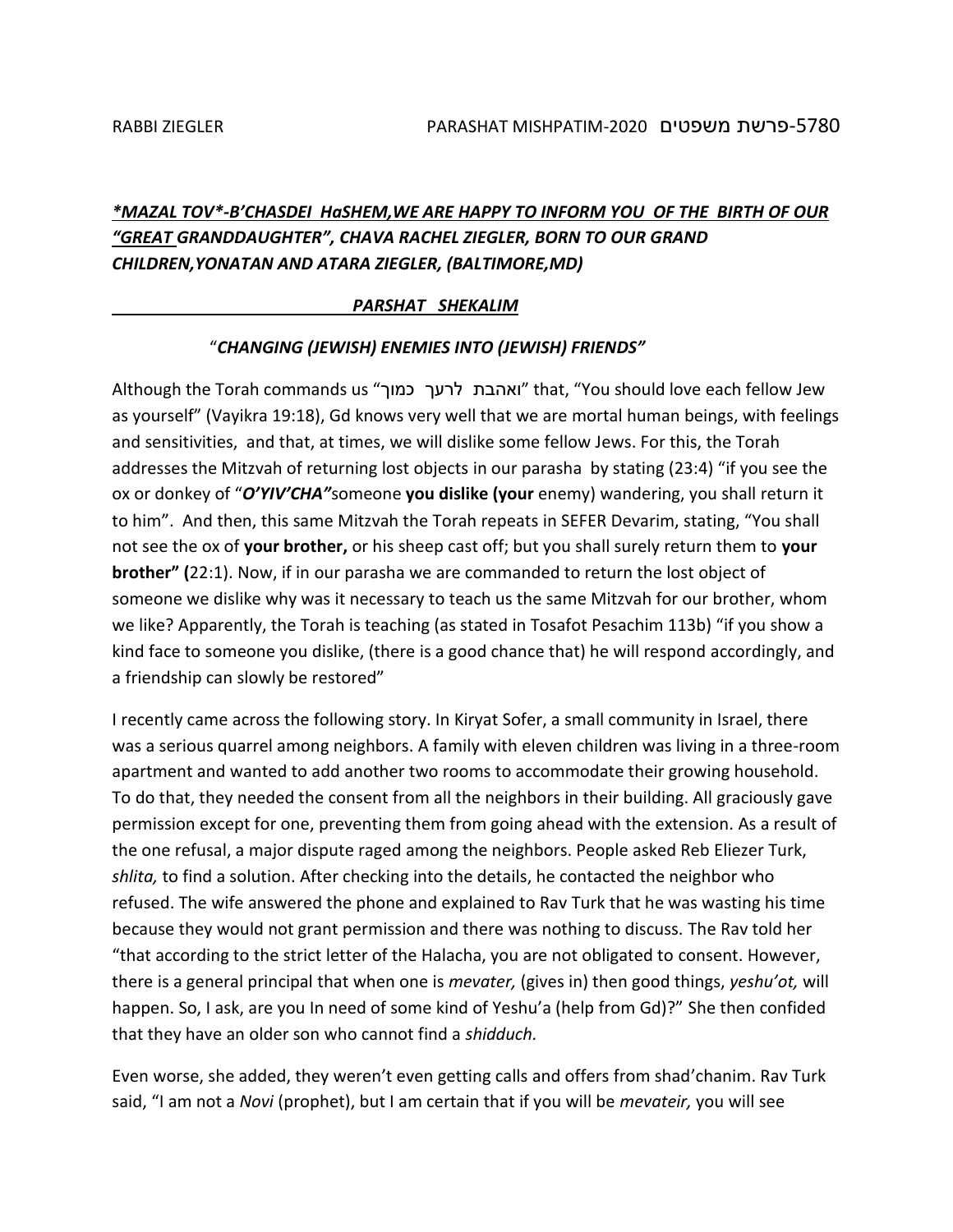miracles." After discussing the matter with her husband, they decided to settle. As they were speaking with their neighbors, they received a call from a *shad'chan*, who had an offer for their son. It didn't take long before their son was engaged. The family often repeats this story, emphasizing that the Yeshu'ah came exactly the moment they were *mevateir.*

Now, while there is no guarantee that by being *mevateir,* one can enjoy such an instant and blessed response, the lesson in nevertheless quite clear. It might not always be possible to turn an enemy into a friend. Similarly, it might not always be possible to arbitrate a compromise and settle a dispute. But, it probably could happen far more frequently if people would be motivated by Torah ethics of "removing from your heart everything you have against him" and commit to the overriding goal of fellowship and harmony. And, let's not forget, as we treat others, so will HaShem treat us.

Shabbat Shalom- from YERUSHLAYIM Rabbi Aharon Ziegler

### **QUESTIONS ON PARASHAT MISHPATIM:**

**1 An Eved Ivri, who opts to remain in servitude beyond the 6 years, when does he finally gain his freedom??**

**2-In what way is the punishment for striking a parent more severe than striking and other Jew? The death penalty is for both. See-21:12, and 21:15??**

**3-"An Eye for an Eye [21:23] in not meant to be taken literally. Why does the Torah express a monetary payment in such harsh terms??** 

**4-In 22:30, the Torah states, "You should not eat meat of an animal that was torn in the field; to the dog shall you throw it". A-Why is the Torah telling us what to do with Unkosher meat? We can just be told "Do Not Eat It"! B- Why to the "dog" and not to other animals?**

**5- If I have 3 equal slices of meat, 2 being kosher and 1 is not kosher. They became mixed together and I cannot tell them apart; all three look alike. A- What would you say is the halacha in this instance? The halacha is based on three words in our parasha. B-What are those 3 words???**

6-**From which 5 words do we learn that we are not allowed to cook meat and milk together?**

*Send your answer to [aharonlibby@aol.com](mailto:aharonlibby@aol.com)"*

## *KOL HAKAVOD TO THOSE WHO ANSWERED ON PARASHa T YITRO*